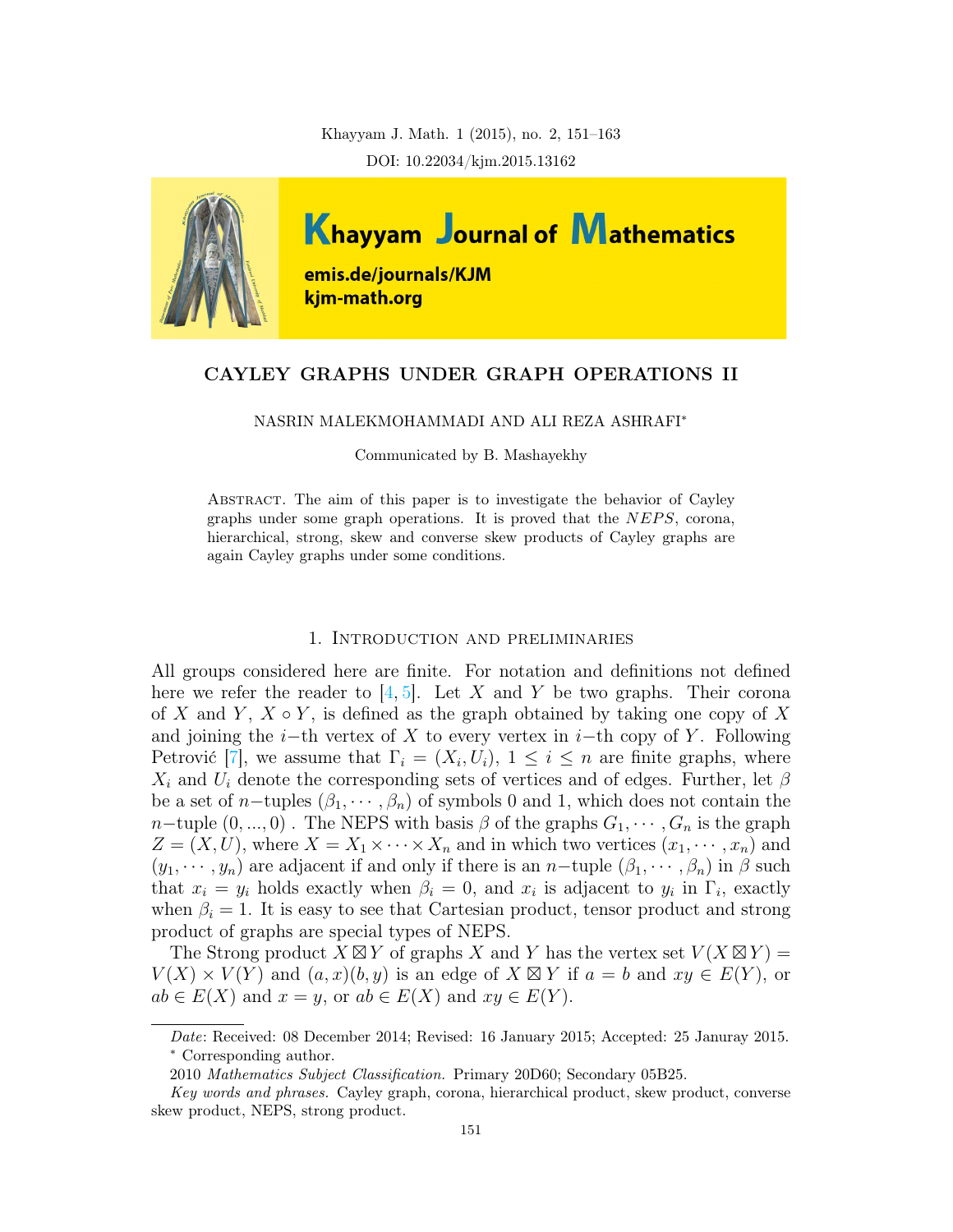Let  $G_i = (V_i, E_i)$  be N graphs with each vertex set  $V_i$ ,  $1 \leq i \leq N$ , having a distinguished or root vertex, labeled 0. The hierarchical product  $\begin{bmatrix} 3 \end{bmatrix} H =$  $G_N \sqcap \cdots \sqcap G_2 \sqcap G_1$  is the graph with vertices the  $N$ -tuples  $x_N \cdots x_3 x_2 x_1, x_i \in V_i$ , and edges defined by the following adjacencies:

$$
x_N \cdots x_3 x_2 x_1 \sim\n\begin{cases}\nx_N \cdots x_3 x_2 x_1 & \text{if } y_1 \sim x_1 \text{ in } G_1, \\
x_N \cdots x_3 y_2 x_1 & \text{if } y_2 \sim x_2 \text{ in } G_2 \text{ and } x_1 = 0, \\
x_N \cdots y_3 x_2 x_1 & \text{if } y_3 \sim x_3 \text{ in } G_3 \text{ and } x_1 = x_2 = 0, \\
\vdots & \vdots \\
y_N \cdots x_3 x_2 x_1 & \text{if } y_N \sim x_N \text{ in } G_N \text{ and } x_1 = x_2 = \cdots = x_N = 0.\n\end{cases}
$$

We encourage the interested readers to consult papers [\[2\]](#page-12-4) for a generalization and more information on this topic.

We now define the skew product and converse skew product of two graphs  $G_1$ and  $G_2$  denoted by  $G_1 \Delta G_2$  and  $G_1 \nabla G_2$ , respectively. These graph products are having  $V(G_1) \times V(G_2)$  as their vertex set. The edge sets of these graphs are:

 $E(G_1 \Delta G_2) = \{(u_1, u_2)(v_1, v_2) \mid [u_1 = v_1 \text{ and } u_2v_2 \in E(G_2)] \text{ or } [u_1v_1 \in E(G_1) \text{ and } u_2v_2 \in E(G_2)]\},$  $E(G_1 \nabla G_2) = \{(u_1, u_2)(v_1, v_2) \mid [u_2 = v_2 \text{ and } u_1v_1 \in E(G_1)] \text{ or } [u_1v_1 \in E(G_1) \text{ and } u_2v_2 \in E(G_2)]\},\$ 

see [\[8\]](#page-12-5) for details.

Suppose  $G_1$  and  $G_2$  are two arbitrary graphs. The cluster  $G_1\{G_2\}$ , is obtained by taking one copy of  $G_1$  and  $|G_1|$  copies of a rooted graph  $G_2$ , and by identifying the root of the i−th copy of  $G_2$  with the i−th vertex of  $G_1$ ,  $1 \leq i \leq |G_1|$ . The cluster of graphs was introduced by Yeh and Gutman [\[9\]](#page-12-6) in the context of distance in graphs.

The Cartesian product  $G_1 \square G_2$  is graph with  $V(G_1) \times V(G_2)$  as vertex set such that  $(a, x)$  and  $(b, y)$  are adjacent if and only if  $a = b$  and  $xy \in E_2$ , or  $ab \in E_1$ and  $x = y$ .

Baik et al. [\[1,](#page-12-7) Lemma 2.6], proved that if  $G = G_1 \times G_2$  are the direct product of two finite groups  $G_1, G_2$  and  $S_1$  and  $S_2$  are subsets of  $G_1$  and  $G_2$ , respectively, then by choosing S to be the disjoint union of  $S_1$  and  $S_2$ , we have  $Cay(G, S) \cong$  $Cay(G_1, S_1)\square Cay(G_2, S_2)$ . The aim of this paper is to extend this result to corona, hierarchical product, skew product, converse skew product and NEPS of graphs. We refer to  $\left[1, 6\right]$  $\left[1, 6\right]$  $\left[1, 6\right]$  for more study on the main problem of this paper.

### 2. Main results

The investigation of graph operations under graph invariants is a well-known problem in metric graph theory. Here, we are interested to algebraic invariants. We begin by considering corona of two graphs.

**Proposition 2.1.** Suppose  $\Gamma_1 = Cay(G_1, S_1)$ ,  $\Gamma_2 = Cay(G_2, S_2)$  and  $\Gamma =$  $Cay(G, S)$ , where G is a group of order  $|G_1|.|G_2|+|G_1|$  and  $S \subseteq G$ . Then  $\Gamma = \Gamma_1 \circ \Gamma_2$  if and only if  $\Gamma_1$  is empty,  $\Gamma_2$  is a complete graph and  $\Gamma$  is a disconnected graph with  $G_1$  components that each of them are regular of degree  $|G_2|$ .

*Proof.* We first assume that  $\Gamma = \Gamma_1 \circ \Gamma_2$ . Choose vertices  $u, v \in V(\Gamma)$  such that  $u \in V(\Gamma_1)$  and v is vertex of the *i*-th copy of  $\Gamma_2$ . Then  $deg_{\Gamma_1}(u) + |V(\Gamma_2)| =$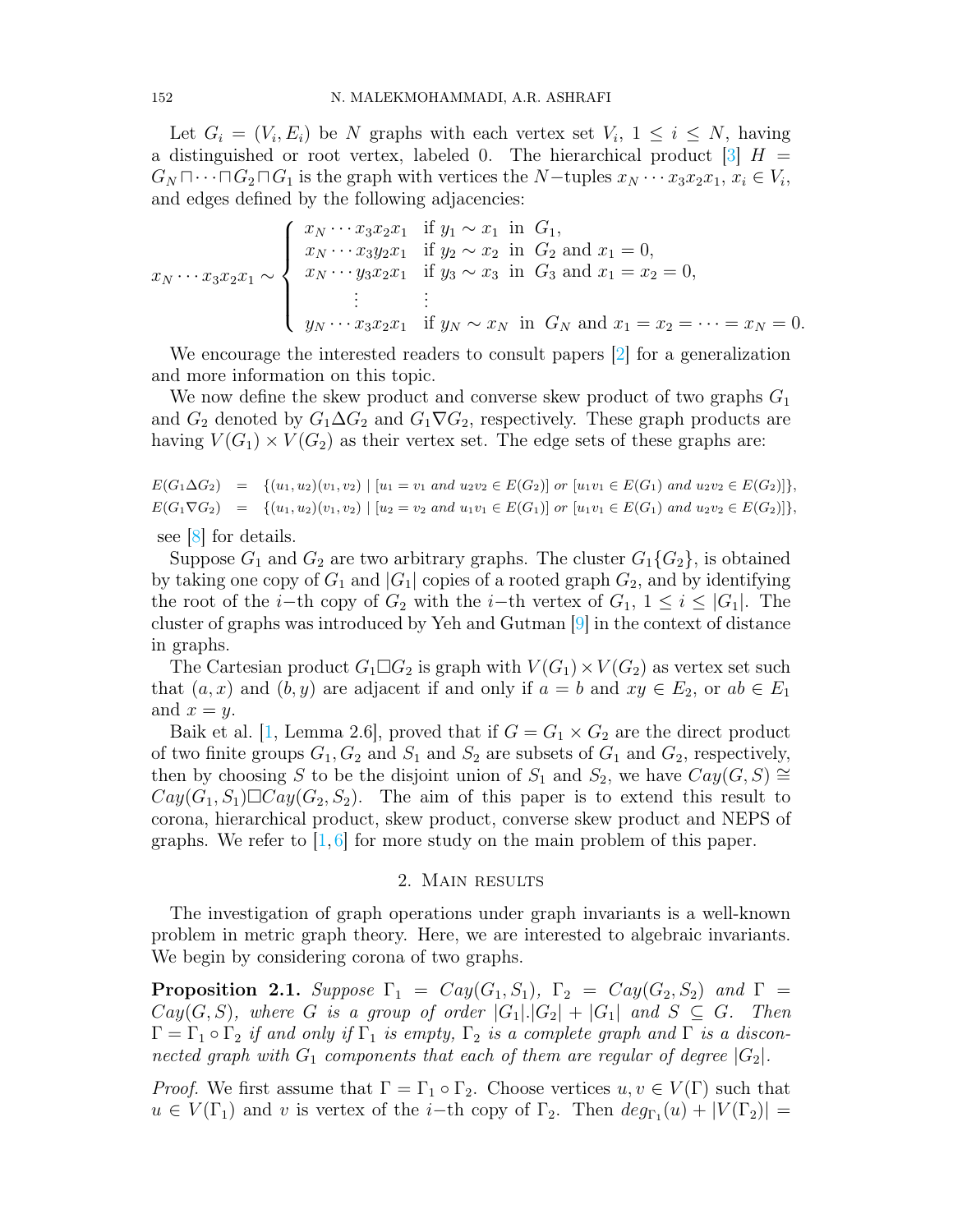$deg_{\Gamma_2}(v) + 1$ . Since  $|V(\Gamma_2)| \geq deg_{\Gamma_2}(v) + 1$ ,  $deg_{\Gamma_1}(u) = 0$ . This implies that  $\Gamma_1$  is empty,  $\Gamma_2$  is complete and  $\Gamma_1 \circ \Gamma_2$  is a disconnected graph with  $G_1$  components that each of them are regular of degree  $|G_2|$ , as desired. The converse is obvious.  $\Box$ 

**Proposition 2.2.** Suppose G is a group,  $G_1$  and  $G_2$  are subgroups of  $G$ ,  $\Gamma_1$  =  $Cay(G_1, S_1), \Gamma_2 = Cay(G_2, S_2), \Gamma = Cay(G, S_1) \text{ and } G = G_2 \cdot G_1 = \{xy \mid x \in$  $G_2 \& y \in G_1$ . Then  $\Gamma = \Gamma_2 \sqcap \Gamma_1$  if and only if  $\Gamma_2$  is empty.

*Proof.* We first assume that  $\Gamma = \Gamma_2 \sqcap \Gamma_1$ . Choose vertices  $x_20, x_2x_1 \in \Gamma$ . Since  $deg_{\Gamma_2 \sqcap \Gamma_1}(x_2x_1) = deg_{\Gamma_2 \sqcap \Gamma_1}(x_20), deg_{\Gamma_1}(x_1) = deg_{\Gamma_2}(x_2) + deg_{\Gamma_1}(0).$  This shows that  $deg_{\Gamma_2}(x_2) = 0$ , which implies that  $\Gamma_2$  is empty. The converse is a direct consequence of the definition.

Corollary 2.3. Let  $\Gamma_1 = Cay(G_1, S_1), \Gamma_2 = Cay(G_2, S_2), \ldots, \Gamma_n = Cay(G_n, S_n)$ and  $\Gamma = Cay(G, S_1)$ , where  $G = G_n G_{n-1} \cdots G_1$ . Then  $\Gamma = \Gamma_n \cap \Gamma_{n-1} \cap \cdots \cap \Gamma_1$ if and only if  $\Gamma_2, \ldots, \Gamma_n$  are empty graphs.

**Proposition 2.4.** Suppose  $\Gamma_1 = Cay(G_1, S_1)$ ,  $\Gamma_2 = Cay(G_2, S_2)$ , r is a root vertex of  $\Gamma_2$ ,  $G = G_1 \times G_2$ ,  $S = \{(e, x) \mid x \in S_2\}$  and  $\Gamma = Cay(G, S)$ . Then  $\Gamma_1\{\Gamma_2\} \cong \Gamma$  if and only if  $\Gamma_1$  is empty.

*Proof.* We first assume that  $\Gamma_1\{\Gamma_2\} \cong \Gamma$ . Then  $\Gamma_1\{\Gamma_2\}$  is a  $|S|$ -regular graph. Suppose  $u \in G_1$  and  $v \in G_2$ . Then  $deg_{\Gamma_1}(u) + deg_{\Gamma_2}(r) = deg_{\Gamma_2}(v)$ . Since  $\Gamma_2$  is regular,  $deg_{\Gamma_1}(u) = 0$ . So,  $\Gamma_1$  is empty. The converse is a direct consequence of the definition.  $\Box$ 

Proposition 2.5. Let  $\Gamma_1 = Cay(G_1, S_1)$ ,  $\Gamma_2 = Cay(G_2, S_2)$ ,  $\overline{S_1} = \left\{ (e, y) \mid y \in \Gamma \right\}$  $S_2$ ,  $\overline{S_2} = \{(t, z) \mid t \in S_1, z \in S_2\}$  and  $\Gamma = Cay(G, S)$ , where  $G = G_1 \times G_2$ .  $\hat{A}N$  $S = \overline{S_1} \cup \overline{S_2}$  then  $\Gamma = \Gamma_1 \wedge \Gamma_2$ .

*Proof.* By the definition,  $V(\Gamma) = V(\Gamma_1 \triangle \Gamma_2) = V(\Gamma_1) \times V(\Gamma_2)$ , as desired. On the other hand,

$$
E(\Gamma) = \left\{ (a, b)(c, d) \middle| (a, b)(c^{-1}, d^{-1}) \in S \right\}
$$
  
\n
$$
= \left\{ (a, b)(c, d) \middle| (ac^{-1}, bd^{-1}) \in S \right\}
$$
  
\n
$$
= \left\{ (a, b)(c, d) \middle| (ac^{-1}, bd^{-1}) \in \overline{S_1} \vee (ac^{-1}, bd^{-1}) \in \overline{S_2} \right\}
$$
  
\n
$$
= \left\{ (a, b)(c, d) \middle| (ac^{-1} = e \wedge bd^{-1} \in S_2) \vee (ac^{-1} \in S_1 \wedge bd^{-1} \in S_2) \right\}
$$
  
\n
$$
= \left\{ (a, b)(c, d) \middle| (a = c \wedge bd \in E(\Gamma_2)) \vee (ac \in E(\Gamma_1) \wedge bd \in E(\Gamma_2)) \right\}
$$
  
\n
$$
= E(\Gamma_1 \triangle \Gamma_2)
$$

Therefore,  $\Gamma = \Gamma_1 \triangle \Gamma_2$ , which completes our argument.

Notice that the set  $S$  in Proposition 2.5, is not necessarily unique. To do this, we find another set S' such that  $Cay(G, S) \cong Cay(G, S') \cong \Gamma_1 \wedge \Gamma_2$ . To do this, it is enough to consider the Cayley graphs

$$
Cay(V_4 \times \mathbb{Z}_2, \{(a,0), (c,1), (b,0)\}\big),
$$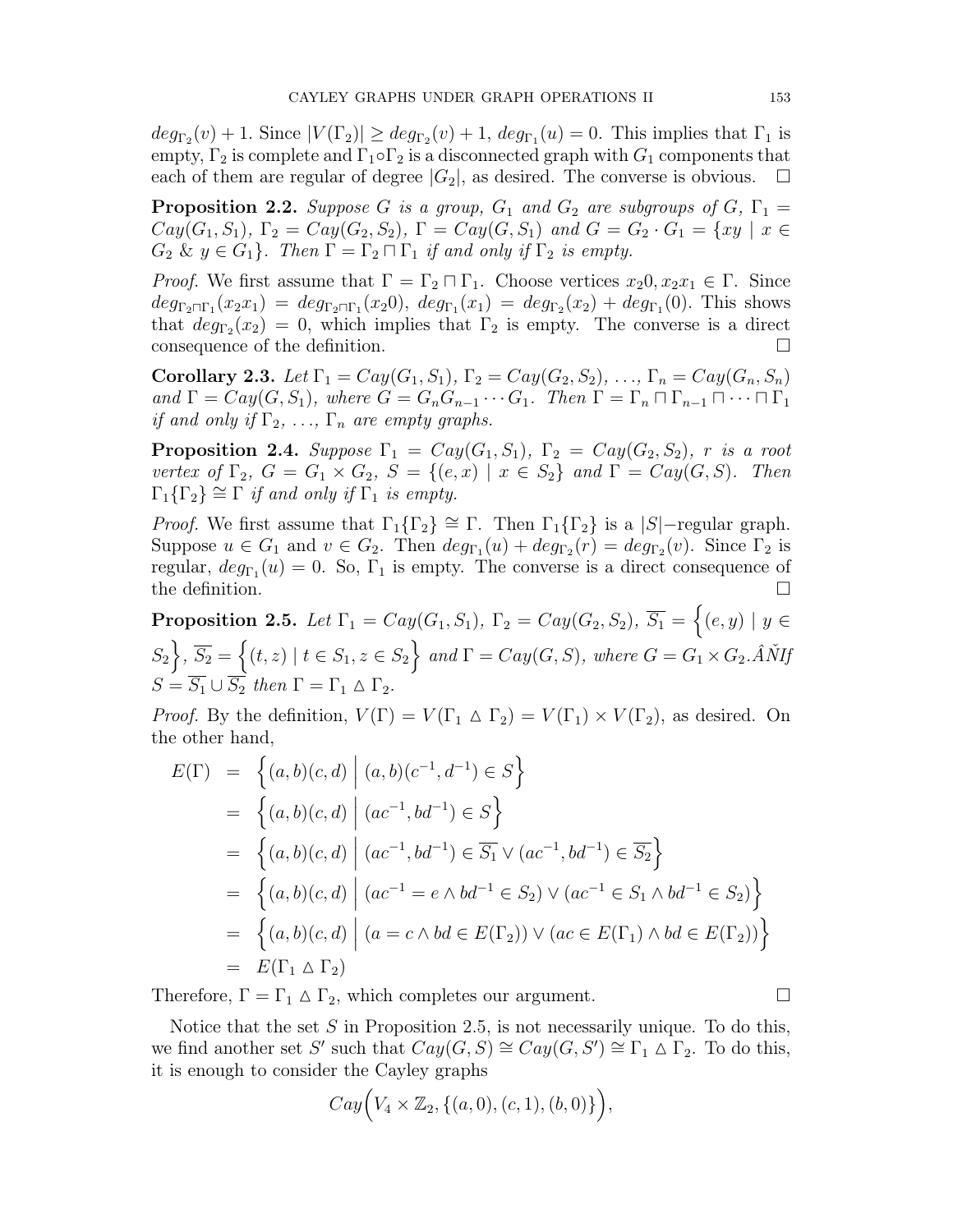154 N. MALEKMOHAMMADI, A.R. ASHRAFI

$$
Cay(Q_4, \{a, b\}) \triangle Cay(\mathbb{Z}_2, \{1\}),
$$

and notice that they are isomorphic graphs and

$$
\{(a,1),(b,1),(e,1)\}\neq \{(a,0),(c,1),(b,0)\}.
$$

**Corollary 2.6.** Let  $\Gamma_1 = Cay(G_1, S_1), \Gamma_2 = Cay(G_2, S_2), \ldots, \Gamma_n = Cay(G_n, S_n)$ and  $\Gamma = Cay(G, S)$ , where  $G = G_1 \times G_2 \times \cdots \times G_n$ . Define:

$$
\overline{S_i} = \{ (e, e, \dots, e, x_i, x_{i+1}, \dots, x_n) \mid x_j \in S_j; i \leq j \leq n \}, 1 \leq i \leq n, \nS = \overline{S_1} \cup \overline{S_2} \cup \dots \cup \overline{S_n}.
$$

Then,

$$
\Gamma = \left( \cdots \left( (\Gamma_1 \wedge \Gamma_2) \wedge \Gamma_3 \right) \wedge \cdots \right) \wedge \Gamma_n.
$$

*Proof.* By the definition,  $V(\Gamma) = V((\Gamma_1 \triangle \Gamma_2) \triangle \Gamma_3) \triangle \cdots) \triangle \Gamma_n)$ =  $V(\Gamma_1) \times \cdots \times V(\Gamma_n)$ . On the other hand,

$$
E(\Gamma) = \left\{ (a_1, a_2, ..., a_n)(b_1, b_2, ..., b_n) \middle| (a_1b_1^{-1}, a_2b_2^{-1}, ..., a_nb_n^{-1}) \in S \right\}
$$
  
\n
$$
= \left\{ (a_1, a_2, ..., a_n)(b_1, b_2, ..., b_n) \middle| (a_1b_1^{-1}, a_2b_2^{-1}, ..., a_nb_n^{-1}) \in \overline{S_1}
$$
  
\n
$$
\vee (a_1b_1^{-1}, a_2b_2^{-1}, ..., a_nb_n^{-1}) \in \overline{S_2} \vee \cdots \vee (a_1b_1^{-1}, a_2b_2^{-1}, ..., a_nb_n^{-1}) \in \overline{S_n} \right\}
$$
  
\n
$$
= \left\{ (a_1, a_2, ..., a_n)(b_1, b_2, ..., b_n) \middle| (a_1b_1^{-1} \in S_1, a_2b_2^{-1} \in S_2, ..., a_nb_n^{-1} \in S_n) \right\}
$$
  
\n
$$
\vee (a_1b_1^{-1} = e, a_2b_2^{-1} \in S_2, ..., a_nb_n^{-1} \in S_n)
$$
  
\n
$$
\vee (a_1b_1^{-1} = e, a_2b_2^{-1} = e, a_3b_3^{-1} \in S_3, ..., a_nb_n^{-1} \in S_n) \right\}
$$
  
\n
$$
= \left\{ (a_1, a_2, ..., a_n)(b_1, b_2, ..., b_n) \middle| \left( \left( (a_1b_1 \in E(\Gamma_1) \land a_2b_2 \in E(\Gamma_2)) \right) \vee (a_1 = b_1 \land a_2b_2 \in E(\Gamma_2)) \right) \land (a_3b_3 \in E(\Gamma_3) \land \cdots \land a_nb_n \in E(\Gamma_n)) \right) \right\}
$$
  
\n
$$
\vee (a_1 = b_1 \land a_2 = b_2 \land a_3b_3 \in E(\Gamma_3) \land \cdots \land a_nb_n \in E(\Gamma_n)) \right\}
$$
  
\n
$$
\vee (a_1 = b_1 \land a_2 = b_2 \land \cdots \land a_{n-1} = b_{n-1} \land a_nb_n \in E(\Gamma_n)) \right\}
$$
  
\n
$$
\
$$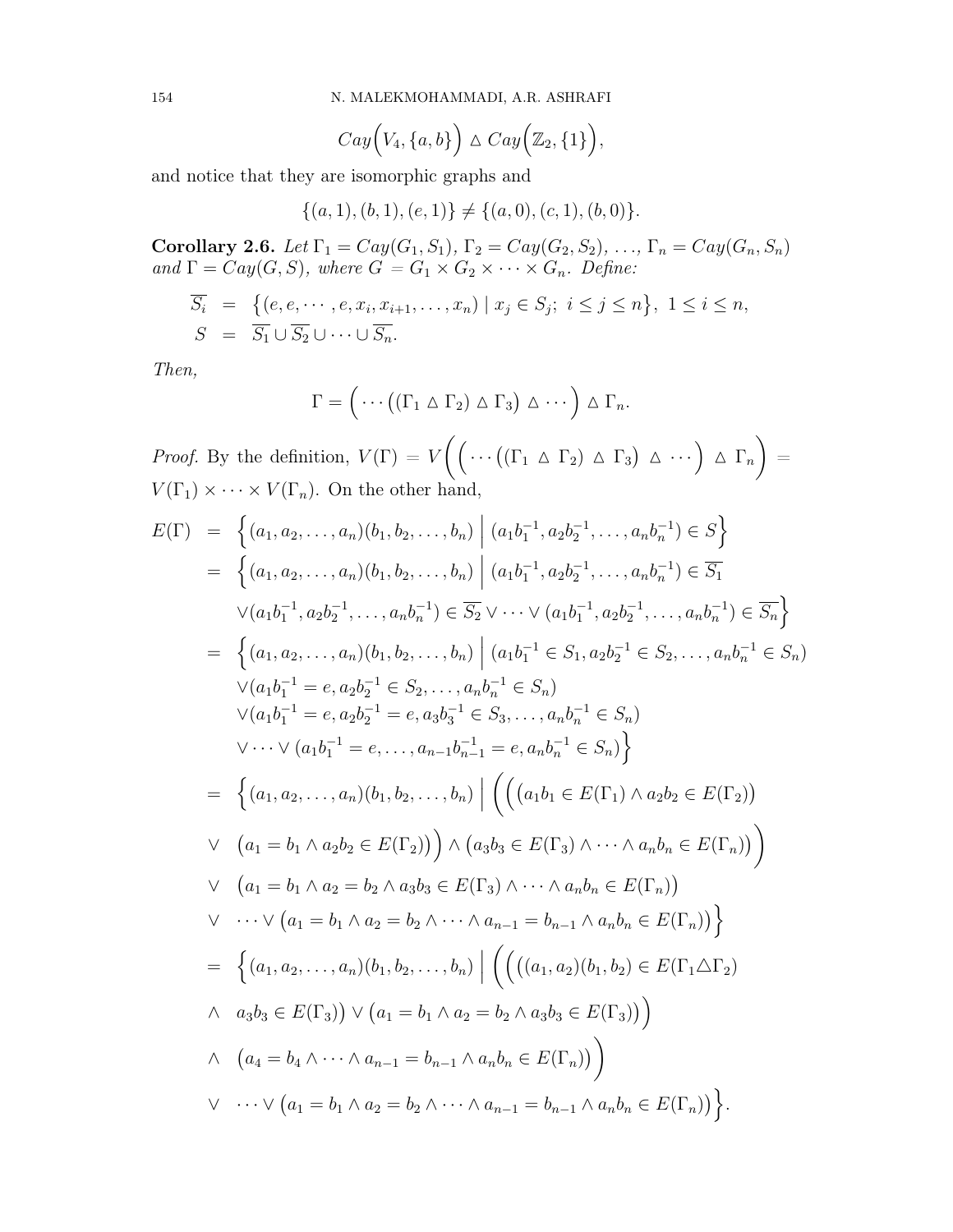$$
E(\Gamma)
$$
\n
$$
= \left\{ (a_1, a_2, \dots, a_n)(b_1, b_2, \dots, b_n) \mid \left( \left( ((a_1, a_2, a_3)(b_1, b_2, b_3) \in E((\Gamma_1 \triangle \Gamma_2) \triangle \Gamma_3) \right) \wedge a_4 b_4 \in E(\Gamma_4) \right) \vee (a_1 = b_1 \wedge a_2 = b_2 \wedge a_3 = b_3 \wedge a_4 b_4 \in E(\Gamma_4)) \right\}
$$
\n
$$
\wedge \left( a_5 b_5 \in E(\Gamma_5) \wedge \dots \wedge a_n b_n \in E(\Gamma_n) \right) \right\}
$$
\n
$$
\vee \dots \vee (a_1 = b_1 \wedge a_2 = b_2 \wedge \dots \wedge a_{n-1} = b_{n-1} \wedge a_n b_n \in E(\Gamma_n) \right)\}
$$
\n
$$
= \dots
$$

Therefore,

$$
E(\Gamma) = \left\{ (a_1, \ldots, a_n)(b_1, \ldots, b_n) \mid \left( (a_1, \ldots, a_{n-1})(b_1, \ldots, b_{n-1}) \right) \in E\left( \left( \cdots \left( (\Gamma_1 \triangle \Gamma_2) \triangle \Gamma_3 \right) \triangle \cdots \triangle \Gamma_{n-1} \right) \right) \wedge a_n b_n \in E(\Gamma_n) \right)
$$
  
 
$$
\vee \left( (a_1 = b_1 \wedge a_2 = b_2 \wedge \cdots \wedge a_{n-1} = b_{n-1} \wedge a_n b_n \in E(\Gamma_n) \right) \right\}
$$
  

$$
= E\left( \left( \cdots \left( (\Gamma_1 \triangle \Gamma_2) \triangle \Gamma_3 \right) \triangle \cdots \triangle \Gamma_n \right) \right),
$$

which implies that  $\Gamma = \left( \cdots \left( (\Gamma_1 \wedge \Gamma_2) \wedge \Gamma_3 \right) \wedge \cdots \right) \wedge \Gamma_n.$ 

$$
\qquad \qquad \Box
$$

We can define the skew product of n graphs  $\Gamma_1, \Gamma_2, \ldots, \Gamma_n$  by

$$
\Gamma_1 \triangle \left(\Gamma_2 \triangle \left(\Gamma_3 \triangle (\cdots \triangle (\Gamma_{n-1} \triangle \Gamma_n) \cdots )\right)\right).
$$

Then the vertex set will be again  $V(\Gamma_1) \times \cdots \times V(\Gamma_n)$  and two vertices

$$
(x_1,x_2,\ldots,x_n)\text{and}(y_1,y_2,\ldots,y_n)
$$

are adjacent if and only if  $x_n y_n \in E(\Gamma_n)$  and for each j,  $1 \le j \le n-1$ ,  $x_j = y_j$ or  $x_jy_j \in E(\Gamma_j)$ .

Corollary 2.7. Let  $\Gamma_1 = Cay(G_1, S_1), \Gamma_2 = Cay(G_2, S_2), \ldots, \Gamma_n = Cay(G_n, S_n)$ and  $\Gamma = Cay(G, S)$ , where  $G = G_1 \times G_2 \times \cdots \times G_n$  and  $S = \{(x_1, x_2, \ldots, x_n) \mid$  $\forall 1 \leq j \leq n-1 : x_j \in S_j \vee x_j = e, x_n \in S_n$ . Then

$$
\Gamma = \Gamma_1 \vartriangle \left( \Gamma_2 \vartriangle \left( \Gamma_3 \vartriangle (\cdots \vartriangle (\Gamma_{n-1} \vartriangle \Gamma_n) \cdots ) \right) \right).
$$

*Proof.* We will present the proof for  $n = 4$ . The proof in general is similar, but lengthy. We first notice that  $V(\Gamma) = V(\Gamma_1 \triangle (\Gamma_2 \triangle (\Gamma_3 \triangle \Gamma_4))) = V(\Gamma_1) \times$  $V(\Gamma_2) \times V(\Gamma_3) \times V(\Gamma_4)$ . So, it is enough to prove the equality of edge sets.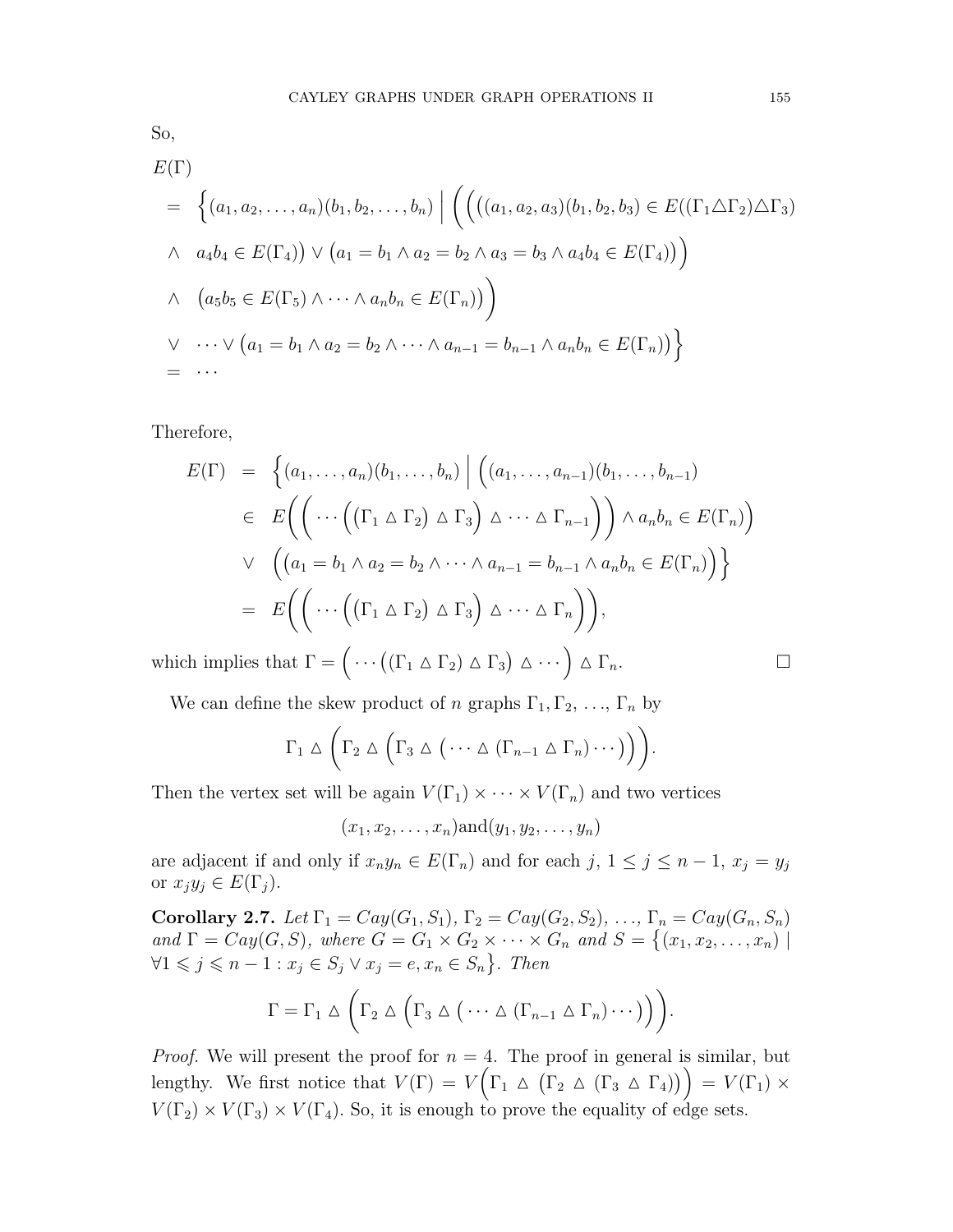# 156 N. MALEKMOHAMMADI, A.R. ASHRAFI

$$
E(\Gamma) = \left\{ (a_1, a_2, a_3, a_4)(b_1, b_2, b_3, b_4) | (a_1b_1^{-1}, a_2b_2^{-1}, a_3b_3^{-1}, a_4b_4^{-1}) \in S \right\}= \left\{ (a_1, a_2, a_3, a_4)(b_1, b_2, b_3, b_4) | (a_1b_1^{-1} = e \land a_2b_2^{-1} = e \land a_3b_3^{-1} = e \right\}\land a_4b_4^{-1} \in S_4)
$$
  

$$
\lor (a_1b_1^{-1} = e \land a_2b_2^{-1} = e \land a_3b_3^{-1} \in S_3 \land a_4b_4^{-1} \in S_4)
$$
  

$$
\lor (a_1b_1^{-1} = e \land a_2b_2^{-1} \in S_2 \land a_3b_3^{-1} = S_3 \land a_4b_4^{-1} \in S_4)
$$
  

$$
\lor (a_1b_1^{-1} = e \land a_2b_2^{-1} \in S_2 \land a_3b_3^{-1} = e \land a_4b_4^{-1} \in S_4)
$$
  

$$
\lor (a_1b_1^{-1} \in S_1 \land a_2b_2^{-1} \in S_2 \land a_3b_3^{-1} = e \land a_4b_4^{-1} \in S_4)
$$
  

$$
\lor (a_1b_1^{-1} \in S_1 \land a_2b_2^{-1} = e \land a_3b_3^{-1} = e \land a_4b_4^{-1} \in S_4)
$$
  

$$
\lor (a_1b_1^{-1} \in S_1 \land a_2b_2^{-1} = e \land a_3b_3^{-1} = e \land a_4b_4^{-1} \in S_4)
$$
  

$$
\lor (a_1b_1^{-1} \in S_1 \land a_2b_2^{-1} = e \land a_3b_3^{-1} \in S_3 \land a_4b_4^{-1} \in S_4)
$$
  

$$
= \left\{ (a_1, a_2, a_3, a_4)(b_1, b_2, b_3, b_4) | (a_1 = b_1 \land a_2 = b_2 \land a_3 = b_3
$$
  

$$
\land a_4
$$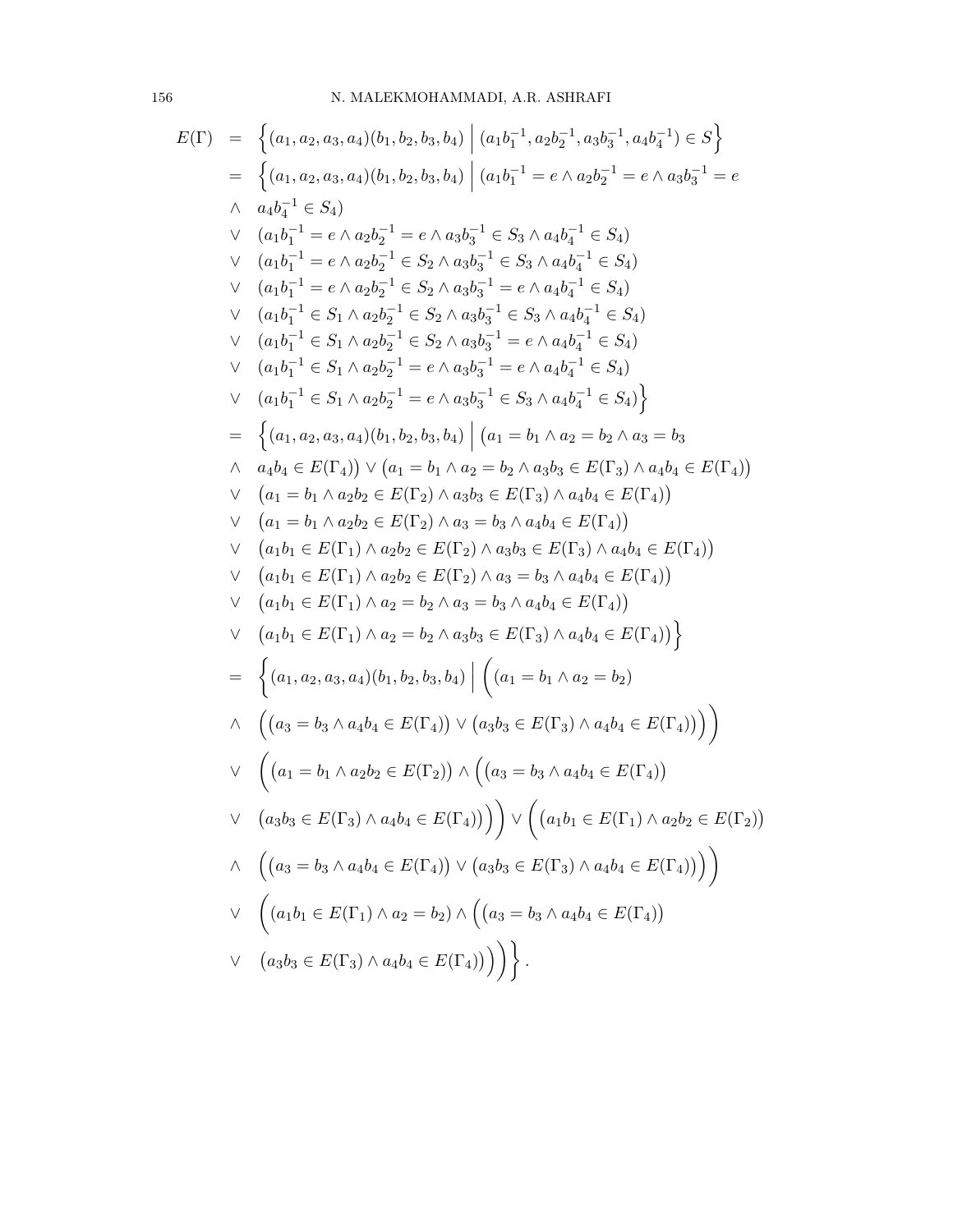Therefore,

$$
E(\Gamma) = \left\{ (a_1, a_2, a_3, a_4)(b_1, b_2, b_3, b_4) \middle| \right\}
$$
  
\n
$$
\left( (a_1 = b_1 \land a_2 = b_2) \land (a_3, a_4)(b_3, b_4) \in E(\Gamma_3 \triangle \Gamma_4) \right)
$$
  
\n
$$
\lor \left( (a_1 = b_1 \land a_2b_2 \in E(\Gamma_2)) \land (a_3, a_4)(b_3, b_4) \in E(\Gamma_3 \triangle \Gamma_4) \right)
$$
  
\n
$$
\lor \left( (a_1b_1 \in E(\Gamma_1) \land a_2b_2 \in E(\Gamma_2)) \land (a_3, a_4)(b_3, b_4) \in E(\Gamma_3 \triangle \Gamma_4) \right)
$$
  
\n
$$
\lor \left( (a_1b_1 \in E(\Gamma_1) \land a_2 = b_2) \land (a_3, a_4)(b_3, b_4) \in E(\Gamma_3 \triangle \Gamma_4) \right) \right\}
$$
  
\n
$$
= \left\{ (a_1, a_2, a_3, a_4)(b_1, b_2, b_3, b_4) \middle| \left( a_1 = b_1 \land \left( (a_2 = b_2 \land (a_3, a_4)(b_3, b_4) \in E(\Gamma_3 \triangle \Gamma_4)) \right) \right)
$$
  
\n
$$
\lor \left( a_1b_1 \in E(\Gamma_1) \land \left( (a_2b_2 \in E(\Gamma_2) \land (a_3, a_4)(b_3, b_4) \in E(\Gamma_3 \triangle \Gamma_4)) \right) \right)
$$
  
\n
$$
\lor \left( a_2 = b_2 \land (a_3, a_4)(b_3, b_4) \in E(\Gamma_3 \triangle \Gamma_4) \right) \right)
$$
  
\n
$$
\lor \left( a_2 = b_2 \land (a_3, a_4)(b_3, b_4) \in E(\Gamma_3 \triangle \Gamma_4)) \right)
$$
  
\n
$$
\lor \left( a_1 = b_1 \land (a_1, a_2, a_3)(b_1, b_2, b_3) \in E(\Gamma_2 \triangle (\Gamma_3 \triangle \Gamma_4)) \right)
$$
  
\n
$$
\lor \
$$

n **Proposition 2.8.** Suppose that  $\Gamma_1 = Cay(G_1, S_1)$ ,  $\Gamma_2 = Cay(G_2, S_2)$ ,  $S_1 =$  $(x, e) \mid x \in S_1$ ,  $\overline{S_2} = \{(t, z) \mid t \in S_1, z \in S_2\}$  and  $\Gamma = Cay(G, S)$ . If  $\widetilde{G} = G_1 \times G_2$  and  $S = \overline{S_1} \cup \overline{S_2}$  then  $\Gamma \cong \Gamma_1 \triangledown \Gamma_2$ .

*Proof.* By the definition of converse skew product of graphs,  $V(\Gamma) = V(\Gamma_1 \nabla \Gamma_2)$  $V(\Gamma_1) \times V(\Gamma_2)$ . On the other hand,

$$
E(\Gamma) = \left\{ (a, b)(c, d) \middle| (a, b)(c^{-1}, d^{-1}) \in S \right\}
$$
  
\n
$$
= \left\{ (a, b)(c, d) \middle| (ac^{-1}, bd^{-1}) \in S \right\}
$$
  
\n
$$
= \left\{ (a, b)(c, d) \middle| (ac^{-1}, bd^{-1}) \in \overline{S_1} \vee (ac^{-1}, bd^{-1}) \in \overline{S_2} \right\}
$$
  
\n
$$
= \left\{ (a, b)(c, d) \middle| (ac^{-1} \in S_1 \wedge bd^{-1} = e) \vee (ac^{-1} \in S_1 \wedge bd^{-1} \in S_2) \right\}
$$
  
\n
$$
= \left\{ (a, b)(c, d) \middle| (ac \in E(\Gamma_1) \wedge b = d) \vee (ac \in E(\Gamma_1) \wedge bd \in E(\Gamma_2)) \right\}
$$
  
\n
$$
= E(\Gamma_1 \triangledown \Gamma_2).
$$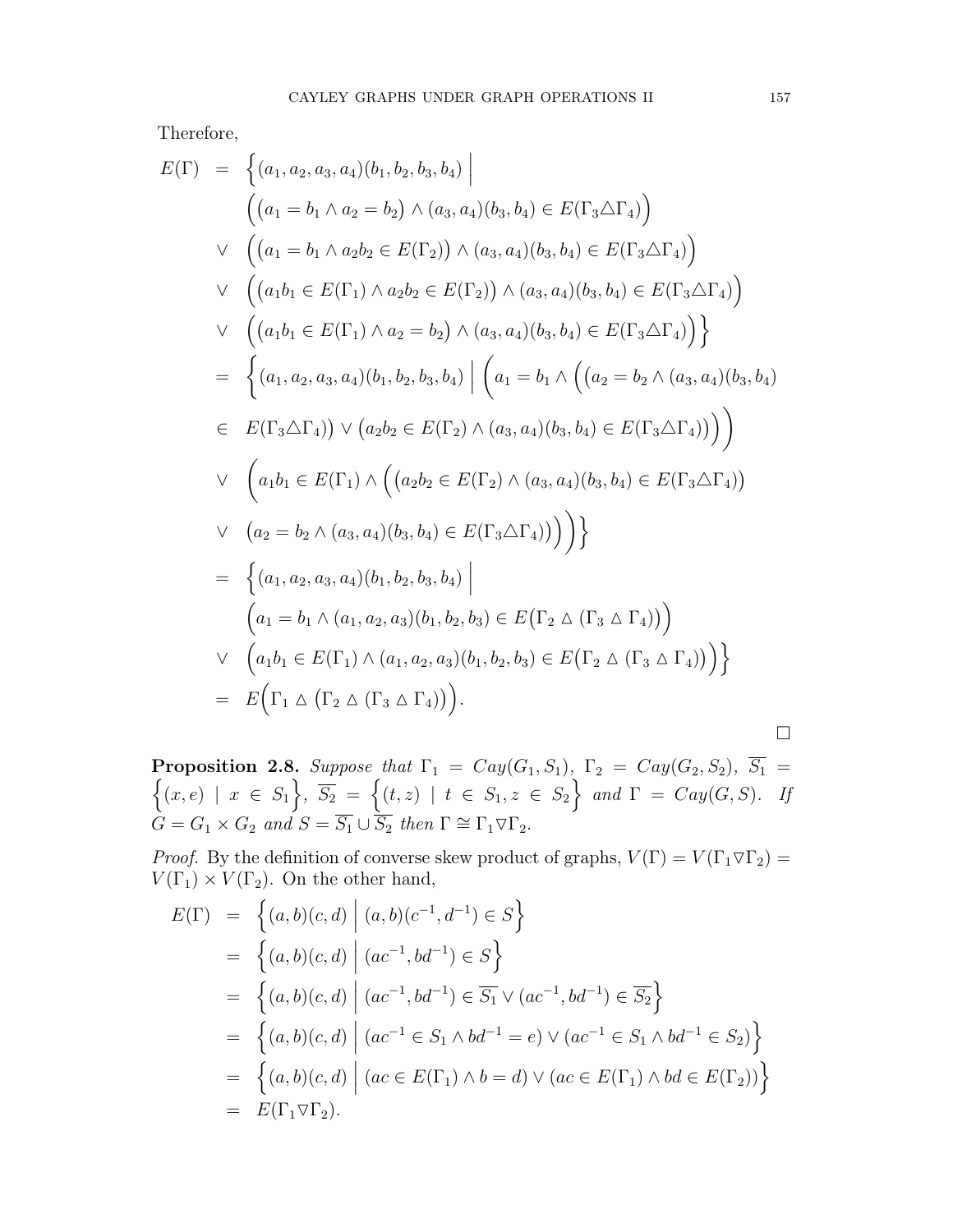Thus,  $\Gamma = \Gamma_1 \nabla \Gamma_2$ , which completes our argument.

Notice that the set S in Proposition 2.8 is not uniquely determined. To see this, we assume that  $K_4$  denotes the Klein four-group generated by a and b. Then

$$
Cay(V_4 \times \mathbb{Z}_2, \{(a,1), (e,1), (b,0), (c,0)\}) \cong Cay(V_4, \{a,b\}) \nabla Cay(\mathbb{Z}_2, \{1\}),
$$

and  $\{(a, 1), (b, 1), (a, 0), (b, 0)\}\neq \{(a, 1), (e, 1), (b, 0), (c, 0)\}.$ 

Suppose that  $\Gamma_1, \Gamma_2, \ldots, \Gamma_n$  is a sequence of graphs. The converse skew product

$$
\Gamma_1 \triangledown \left( \Gamma_2 \triangledown \left( \Gamma_3 \triangledown (\cdots \triangledown (\Gamma_{n-1} \triangledown \Gamma_n) \cdots ) \right) \right),
$$

has  $\{(x_1, x_2, \ldots, x_n) \mid x_i \in V(\Gamma_i) ; 1 \leq i \leq n\}$  as vertex set, and two vertices  $(x_1, x_2, \ldots, x_n)$  and  $(y_1, y_2, \ldots, y_n)$  are adjacent if and only if there exists m,  $1 \leq m \leq n$ , such that for each  $i, 1 \leq i \leq m-1$ ,  $x_i y_i \in E(\Gamma_i)$  and for each j,  $m \leq j \leq n, x_j = y_j.$ 

Corollary 2.9. Let  $\Gamma_1 = Cay(G_1, S_1), \Gamma_2 = Cay(G_2, S_2), \ldots, \Gamma_n = Cay(G_n, S_n)$ and  $\Gamma = Cay(G, S)$ , where  $G = G_1 \times G_2 \times \cdots \times G_n$ . Define:

$$
\overline{S_1} = \{(x_1, e, \dots, e) \mid x_1 \in S_1\}, \n\overline{S_2} = \{(x_1, x_2, e, \dots, e) \mid x_1 \in S_1 \land x_2 \in S_2\}, \n\vdots \n\overline{S_{n-1}} = \{(x_1, x_2, \dots, x_{n-1}, e) \mid x_i \in S_i ; 1 \le i \le n-1\}, \n\overline{S_n} = \{(x_1, x_2, \dots, x_{n-1}, x_n) \mid x_i \in S_i ; 1 \le i \le n\}, \nS = \overline{S_1} \cup \overline{S_2} \cup \dots \cup \overline{S_n}.
$$
\n
$$
\Gamma \cong \Gamma_1 \nabla \left( \Gamma_2 \nabla (\Gamma_3 \nabla (\dots \nabla (\Gamma_{n-1} \nabla \Gamma_n) \dots)) \right).
$$

*Proof.* By the definition,  $V(\Gamma)$  =  $\left(\Gamma_1 \triangledown \left(\Gamma_2 \triangledown \left(\cdots \triangledown (\Gamma_{n-1} \triangledown \Gamma_n) \cdots\right)\right)\right) = V(\Gamma_1) \times$  $\cdots \times V(\Gamma_n)$ . On the other hand,

$$
E(\Gamma) = \left\{ (a_1, a_2, \dots, a_n)(b_1, b_2, \dots, b_n) \middle| (a_1b_1^{-1}, a_2b_2^{-1}, \dots, a_nb_n^{-1}) \in S \right\}
$$
  
\n
$$
= \left\{ (a_1, a_2, \dots, a_n)(b_1, b_2, \dots, b_n) \middle| (a_1b_1^{-1}, a_2b_2^{-1}, \dots, a_nb_n^{-1}) \in \overline{S_1} \right\}
$$
  
\n
$$
\vee (a_1b_1^{-1}, a_2b_2^{-1}, \dots, a_nb_n^{-1}) \in \overline{S_2} \vee \dots \vee (a_1b_1^{-1}, a_2b_2^{-1}, \dots, a_nb_n^{-1}) \in \overline{S_n} \right\}
$$
  
\n
$$
= \left\{ (a_1, \dots, a_n)(b_1, \dots, b_n) \middle| (a_1b_1^{-1} \in S_1 \land a_2b_2^{-1} = e \land \dots \land a_nb_n^{-1} = e) \right\}
$$
  
\n
$$
\vee (a_1b_1^{-1} \in S_1 \land a_2b_2^{-1} \in S_2 \land a_3b_3^{-1} = e \land \dots \land a_nb_n^{-1} = e) \right\}
$$
  
\n
$$
\vee \dots \vee (a_1b_1^{-1} \in S_1 \land a_2b_2^{-1} \in S_2 \land \dots \land a_{n-1}b_{n-1}^{-1} \in S_{n-1} \land a_nb_n^{-1} = e) \right\}
$$
  
\n
$$
\vee (a_1b_1^{-1} \in S_1 \land \dots \land a_{n-1}b_{n-1}^{-1} \in S_{n-1} \land a_nb_n^{-1} \in S_n) \right\}.
$$

So,

Then,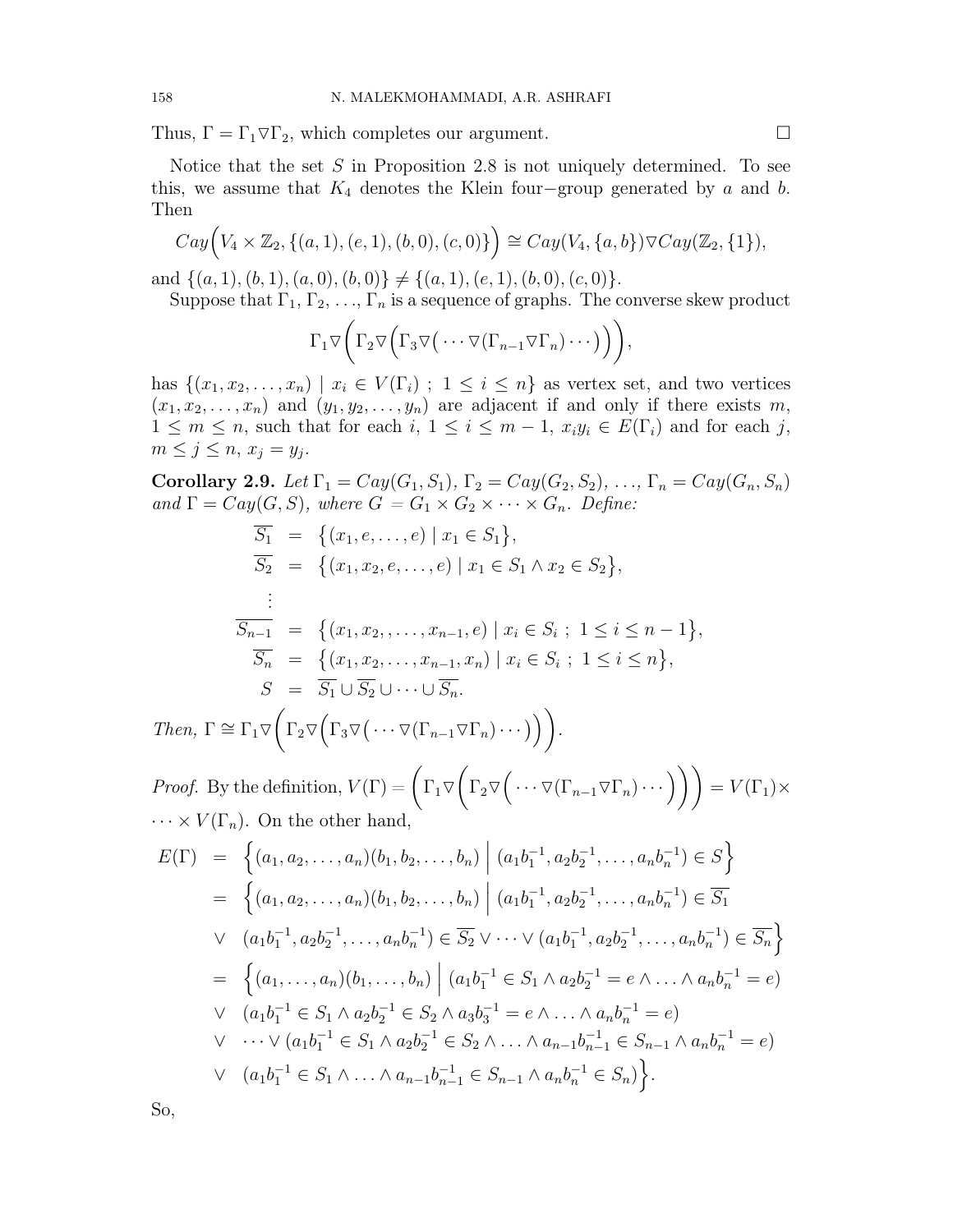$$
E(\Gamma) = \left\{ (a_1, ..., a_n)(b_1, ..., b_n) \middle| (a_1b_1 \in E(\Gamma_1) \land a_2 = b_2 \land ... \land a_n = b_n) \right\}
$$
  
\n
$$
\lor (a_1b_1 \in E(\Gamma_1) \land a_2b_2 \in E(\Gamma_2) \land a_3 = b_3 \land ... \land a_n = b_n) \right\}
$$
  
\n
$$
\lor ... \lor (a_1b_1 \in E(\Gamma_1) \land ... \land a_{n-1}b_{n-1} \in E(\Gamma_{n-1}) \land a_n b_n \in E(\Gamma_n)) \right\}
$$
  
\n
$$
= \left\{ (a_1, a_2, ..., a_n)(b_1, b_2, ..., b_n) \middle| (a_1b_1 \in E(\Gamma_1) \land a_2b_2 \in E(\Gamma_n)) \right\}
$$
  
\n
$$
= \left\{ (a_1, a_2, ..., a_n)(b_1, b_2, ..., b_n) \middle| (a_1b_1 \in E(\Gamma_1) \land a_2 = b_2 \land ... \land a_n = b_n) \right\}
$$
  
\n
$$
\lor ... \left( (a_1b_1 \in E(\Gamma_1) \land ... \land a_n = b_n) \right)
$$
  
\n
$$
\lor (a_{n-1}b_{n-1} \in E(\Gamma_{n-1}) \land a_n = b_n) \right\}
$$
  
\n
$$
\lor (a_{n-1}b_{n-1} \in E(\Gamma_{n-1}) \land a_n b_n \in E(\Gamma_n)) ) ) \right\}
$$
  
\n
$$
= \left\{ (a_1, a_2, ..., a_n)(b_1, b_2, ..., b_n) \middle| (a_1b_1 \in E(\Gamma_1) \land a_2 = b_2 \land ... \land a_n = b_n) \lor (a_1b_1 \in E(\Gamma_1) \land a_2b_2 \in E(\Gamma_2) \land a_3 = b_3 \land ... \land a_n = b_n) \lor ... \lor (a_1b_1 \in E(\Gamma_1) \land ... \land a_n = b_n - a_2 \land a_3 = b_3 \land ... \land a_n = b_n) \lor ... \lor (a_1b_1 \in E(\Gamma_1) \land a_2b_2 \in E(\Gamma_{n-2}) \land a_2b_1 = b_2 \land ... \land a_n
$$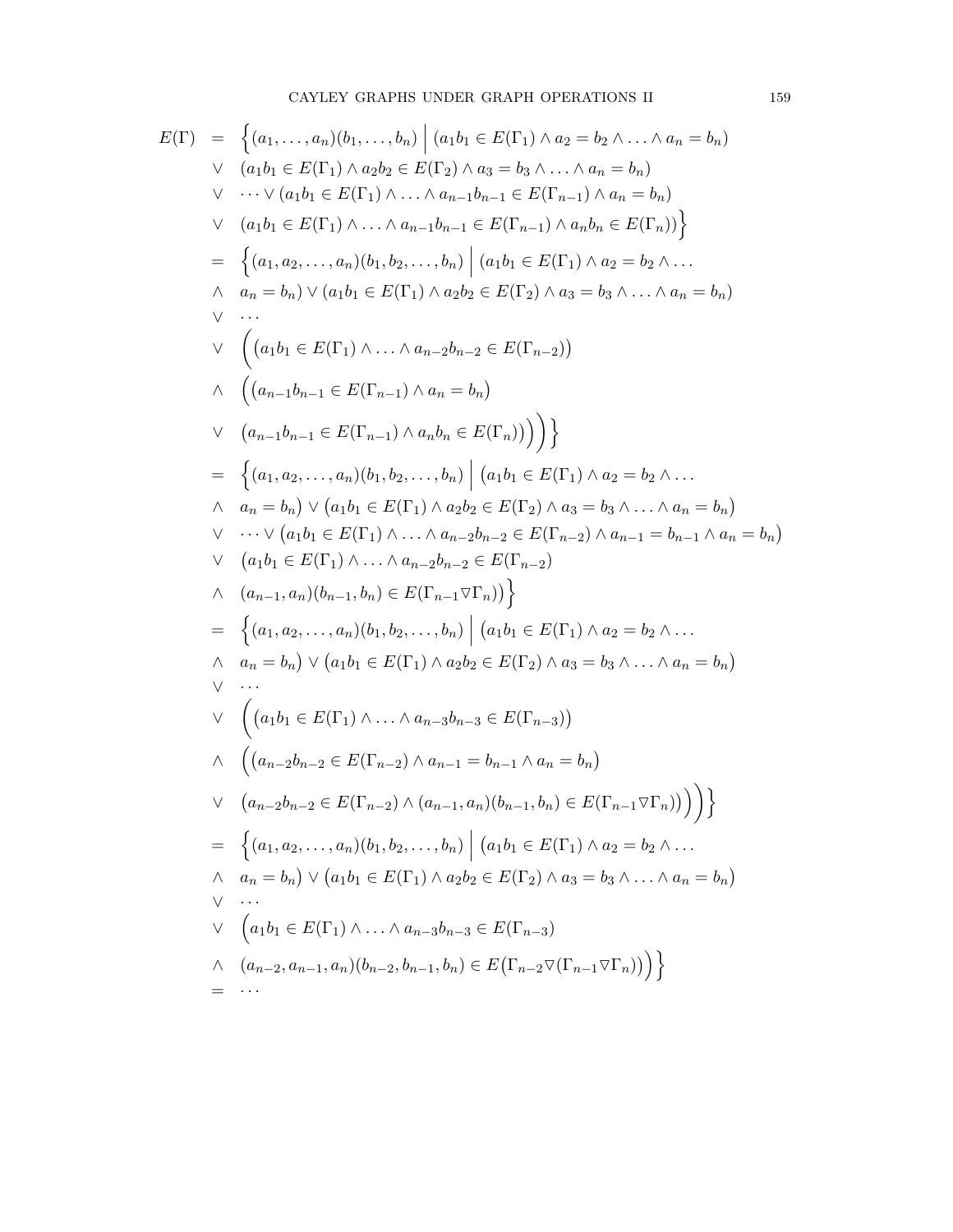Therefore,

$$
E(\Gamma) = \left\{ (a_1, a_2, \dots, a_n)(b_1, b_2, \dots, b_n) \mid (a_1b_1 \in E(\Gamma_1) \land a_2 = b_2 \land \dots \land a_n = b_n) \lor \left( a_1b_1 \in E(\Gamma_1) \land (a_2, \dots, a_n)(b_2, \dots, b_n) \right) \right\}
$$
  

$$
\in E\left(\Gamma_2 \nabla \left(\Gamma_3 \nabla \left(\Gamma_4 \nabla \left(\cdots \nabla (\Gamma_{n-1} \nabla \Gamma_n) \cdots \right)\right)\right)\right)\right\}
$$
  

$$
= E\left(\Gamma_1 \nabla \left(\Gamma_2 \nabla \left(\Gamma_3 \nabla \left(\cdots \nabla (\Gamma_{n-1} \nabla \Gamma_n) \cdots \right)\right)\right)\right).
$$

which implies that  $\Gamma = \Gamma_1 \triangledown \bigg( \Gamma_2 \triangledown \big( \Gamma_3 \triangledown \big( \cdots \triangledown (\Gamma_{n-1} \triangledown \Gamma_n) \cdots \big) \big) \bigg)$ 

. — Первый проста в сервести проста в сервести проста в сервести проста в сервести проста в сервести проста в<br>В сервести проста в сервести проста в сервести проста в сервести проста в сервести проста в сервести проста в<br>В

We can define the converse skew product of n graphs  $\Gamma_1, \Gamma_2, \ldots, \Gamma_n$  by

$$
\bigg(\cdots((\Gamma_1 \triangledown \Gamma_2) \triangledown \Gamma_3)\triangledown \cdots\bigg) \triangledown \Gamma_n.
$$

Then the vertex set will be again  $V(\Gamma_1) \times \cdots \times V(\Gamma_n)$  and two vertices

 $(x_1, x_2, \ldots, x_n)$  and  $(y_1, y_2, \ldots, y_n)$ 

are adjacent if and only if  $x_1y_1 \in E(\Gamma_1)$  and for each  $i, 2 \le i \le n$ ,  $x_i = y_i$  or  $x_i y_i \in E(\Gamma_i).$ 

Corollary 2.10. Suppose  $\Gamma_1 = Cay(G_1, S_1), \Gamma_2 = Cay(G_2, S_2), \ldots, \Gamma_n =$  $Cay(G_n, S_n)$  and  $\Gamma = Cay(G, S)$ , where  $G = G_1 \times G_2 \times \cdots \times G_n$  and  $S = \{(x_1, x_2, \ldots, x_n) \mid x_1 \in S_1, \forall 2 \leq i \leq n : x_i \in S_i \vee x_i = e\}.$ Then  $\Gamma = \left( \cdots \left( (\Gamma_1 \nabla \Gamma_2) \nabla \Gamma_3 \right) \nabla \cdots \right) \nabla \Gamma_n$ .

Proof. The proof in general case is tedious and so similar to Corollary 2.7. We will prove the result for  $n = 4$ . We first notice that

$$
V(\Gamma) = V((\Gamma_1 \triangledown \Gamma_2) \triangledown \Gamma_3) \triangledown \Gamma_4) = (\Gamma_1) \times V(\Gamma_2) \times V(\Gamma_3) \times V(\Gamma_4).
$$

So, it is enough to prove the equality of edge sets.

$$
E(\Gamma) = \left\{ (a_1, a_2, a_3, a_4)(b_1, b_2, b_3, b_4) \middle| (a_1b_1^{-1}, a_2b_2^{-1}, a_3b_3^{-1}, a_4b_4^{-1}) \in S \right\}
$$
  
\n
$$
= \left\{ (a_1, a_2, a_3, a_4)(b_1, b_2, b_3, b_4) \middle| (a_1b_1^{-1} \in S_1 \wedge a_2b_2^{-1} = e \wedge a_3b_3^{-1} = e \wedge a_4b_4^{-1} = e) \right\}
$$
  
\n
$$
\vee (a_1b_1^{-1} \in S_1 \wedge a_2b_2^{-1} \in S_2 \wedge a_3b_3^{-1} = e \wedge a_4b_4^{-1} = e) \right\}
$$
  
\n
$$
\vee (a_1b_1^{-1} \in S_1 \wedge a_2b_2^{-1} = e \wedge a_3b_3^{-1} \in S_3 \wedge a_4b_4^{-1} = e) \right\}
$$
  
\n
$$
\vee (a_1b_1^{-1} \in S_1 \wedge a_2b_2^{-1} = e \wedge a_3b_3^{-1} = e \wedge a_4b_4^{-1} \in S_4) \right\}
$$
  
\n
$$
\vee (a_1b_1^{-1} \in S_1 \wedge a_2b_2^{-1} \in S_2 \wedge a_3b_3^{-1} \in S_3 \wedge a_4b_4^{-1} = e) \right\}
$$
  
\n
$$
\vee (a_1b_1^{-1} \in S_1 \wedge a_2b_2^{-1} \in S_2 \wedge a_3b_3^{-1} = e \wedge a_4b_4^{-1} \in S_4) \right\}
$$
  
\n
$$
\vee (a_1b_1^{-1} \in S_1 \wedge a_2b_2^{-1} = e \wedge a_3b_3^{-1} \in S_3 \wedge a_4b_4^{-1} \in S_4) \right\}
$$
  
\n
$$
\vee (a_1b_1^{-1} \in S_1 \wedge a_2b_2^{-1} = e \wedge a_3b_3^{-1} \in S_3 \wedge a_4b_4^{-1} \in S_4) \right
$$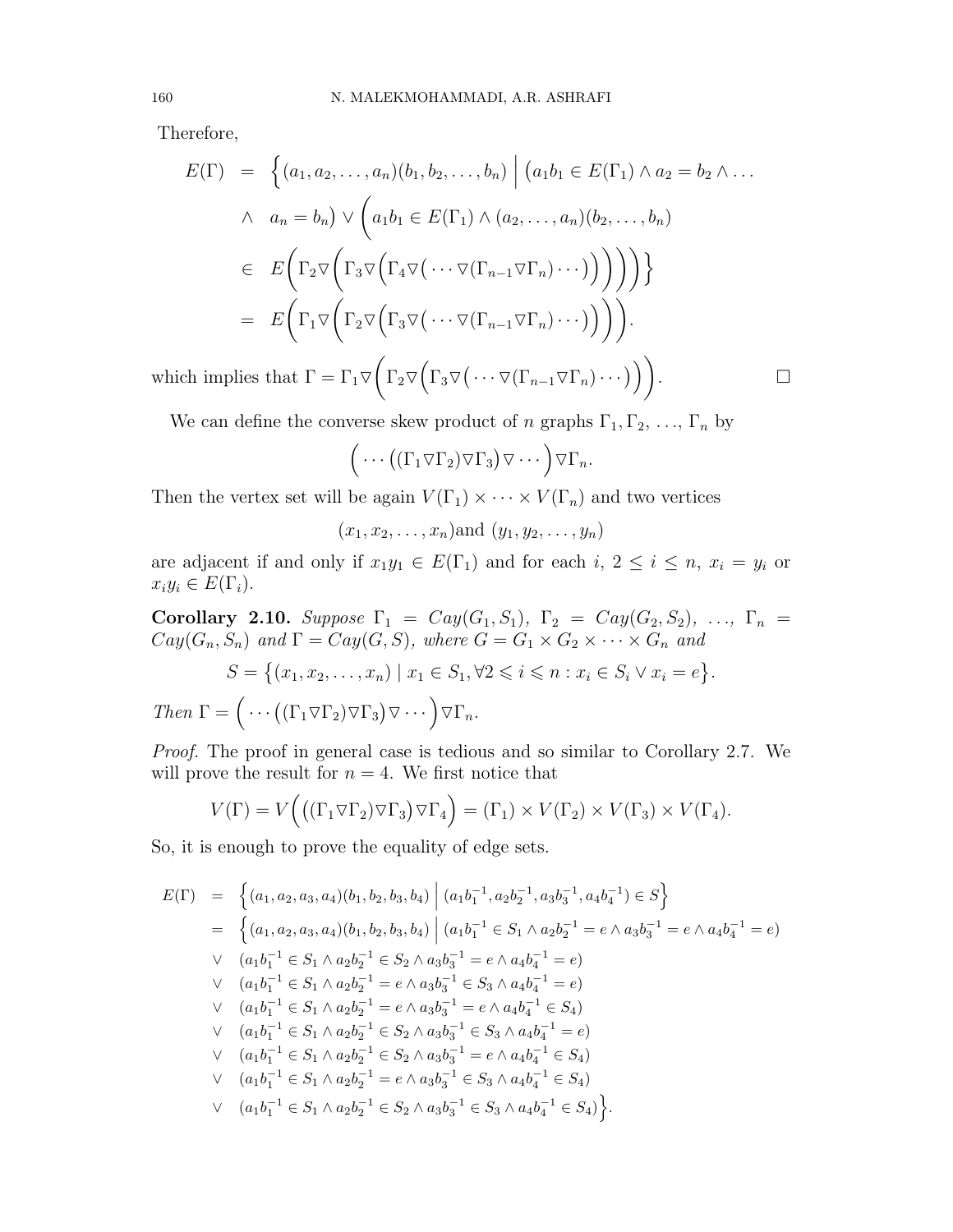$$
E(\Gamma) = \left\{ (a_1, a_2, a_3, a_4)(b_1, b_2, b_3, b_4) \mid (a_1b_1 \in E(\Gamma_1) \land a_2 = b_2 \land a_3 = b_3 \land a_4 = b_4 \right\}
$$
  
\n
$$
\land a_4 = b_4
$$
  
\n
$$
\lor (a_1b_1 \in E(\Gamma_1) \land a_2b_2 \in E(\Gamma_2) \land a_3 = b_3 \land a_4 = b_4)
$$
  
\n
$$
\lor (a_1b_1 \in E(\Gamma_1) \land a_2 = b_2 \land a_3 = b_3 \land a_4b_4 \in E(\Gamma_4))
$$
  
\n
$$
\lor (a_1b_1 \in E(\Gamma_1) \land a_2 = b_2 \land a_3 = b_3 \land a_4b_4 \in E(\Gamma_4))
$$
  
\n
$$
\lor (a_1b_1 \in E(\Gamma_1) \land a_2b_2 \in E(\Gamma_2) \land a_3 = b_3 \land a_4b_4 \in E(\Gamma_4))
$$
  
\n
$$
\lor (a_1b_1 \in E(\Gamma_1) \land a_2b_2 \in E(\Gamma_2) \land a_3 = b_3 \land a_4b_4 \in E(\Gamma_4))
$$
  
\n
$$
\lor (a_1b_1 \in E(\Gamma_1) \land a_2b_2 \in E(\Gamma_2) \land a_3b_3 \in E(\Gamma_3) \land a_4b_4 \in E(\Gamma_4))
$$
  
\n
$$
= \left\{ (a_1, a_2, a_3, a_4)(b_1, b_2, b_3, b_4) \mid \left( \left( (a_1b_1 \in E(\Gamma_1) \land a_2b_2 = b_2) \lor (a_1b_1 \in E(\Gamma_1) \land a_2b_2 \in E(\Gamma_2)) \right) \right)
$$
  
\n
$$
\land (a_3b_3 \in E(\Gamma_3) \land a_4 = b_4 \right)
$$
  
\n
$$
\lor \left( \left( (a_1b_1 \in E(\Gamma_1) \land a_2 = b_2) \lor (a_1b_1 \in E(\Gamma_1) \land a_2b_2 \in E(\Gamma_2)) \right) \right)
$$
  
\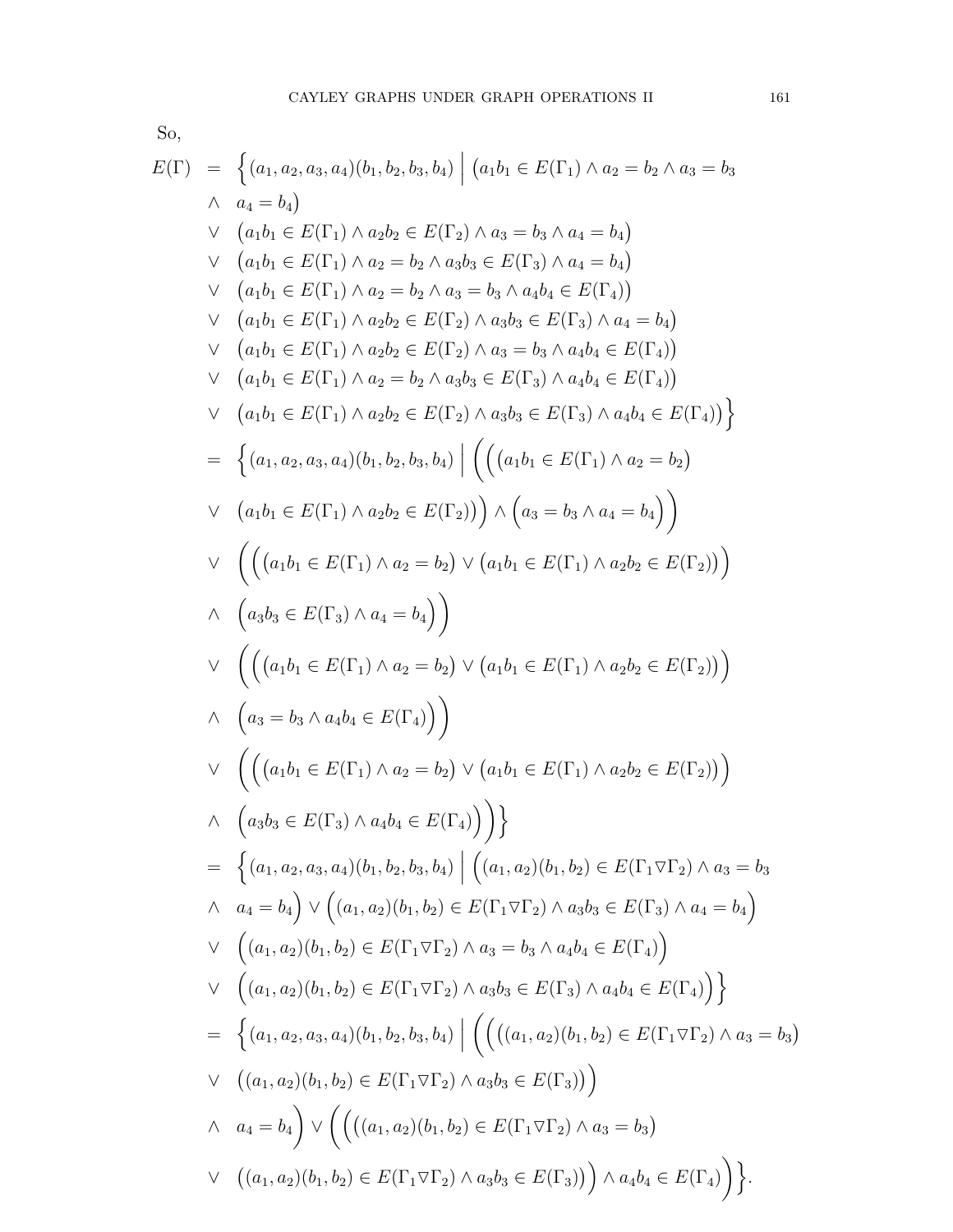Therefore, we have:

$$
E(\Gamma) = \left\{ (a_1, a_2, a_3, a_4) (b_1, b_2, b_3, b_4) \middle| \left( (a_1, a_2, a_3) (b_1, b_2, b_3) \in E((\Gamma_1 \nabla \Gamma_2) \nabla \Gamma_3) \right) \right\}
$$
  
 
$$
\wedge a_4 = b_4 \right\} \vee \left( (a_1, a_2, a_3) (b_1, b_2, b_3) \in E((\Gamma_1 \nabla \Gamma_2) \nabla \Gamma_3) \wedge a_4 b_4 \in E(\Gamma_4) \right) \right\}
$$
  
 
$$
= E\Big((\Gamma_1 \nabla \Gamma_2) \nabla \Gamma_3) \nabla \Gamma_4 \Big),
$$

which completes our argument.

If  $B = \{(1,0), (0,1)\}\$  then the NEPS of graphs  $\Gamma_1$  and  $\Gamma_2$  is just its Cartesian product of these graphs. The Cartesian product of Cayley graphs were considered in [\[1,](#page-12-7) Lemma 2.6]. The case of  $B = \{(1, 1)\}\)$  leads to the tensor product of graphs. The tensor product of Cayley graphs were studied in [\[6,](#page-12-8) Proposition 2.1]. So, it is natural to consider the general case of the NPES of Cayley graphs.

**Proposition 2.11.** Suppose  $\Gamma_1 = Cay(G_1, S_1), \Gamma_2 = Cay(G_2, S_2), \Gamma = Cay(G, S)$ and  $B = \{(1,0)\}\$ , where  $G = G_1 \times G_2$  and  $S = \{(x,e) | x \in S_1\}$ . Then  $Γ = Γ_1$  NEPS Γ<sub>2</sub>.

*Proof.* By the definition  $V(\Gamma) = V(\Gamma_1 \text{ NEPS } \Gamma_2) = V(\Gamma_1) \times V(\Gamma_2)$ . On the other hand,

$$
E(\Gamma) = \{ (x_1, x_2)(y_1, y_2) \mid (x_1, x_2)(y_1^{-1}, y_2^{-1}) \in S \}
$$
  
\n
$$
= \{ (x_1, x_2)(y_1, y_2) \mid (x_1y_1^{-1}, x_2y_2^{-1}) \in S \}
$$
  
\n
$$
= \{ (x_1, x_2)(y_1, y_2) \mid x_1y_1^{-1} \in S_1 \land x_2y_2^{-1} = e \}
$$
  
\n
$$
= \{ (x_1, x_2)(y_1, y_2) \mid x_1y_1 \in E(\Gamma_1) \land x_2 = y_2 \}
$$
  
\n
$$
= E(\Gamma_1 \ NEPS \Gamma_2).
$$

Hence  $\Gamma = \Gamma_1 \text{ } NEPS \Gamma_2$ , so desired.

**Proposition 2.12.** Suppose  $\Gamma_1 = Cay(G_1, S_1), \Gamma_2 = Cay(G_2, S_2), \Gamma = Cay(G, S)$ and  $B = \{(0,1)\}\$ , where  $G = G_1 \times G_2$  and  $S = \{(e,y) | y \in S_2\}$ . Then  $Γ = Γ_1$  NEPS Γ<sub>2</sub>.

*Proof.* By the definition  $V(\Gamma) = V(\Gamma_1 \ NEPS \ \Gamma_2) = V(\Gamma_1) \times V(\Gamma_2)$ . On the other hand,

$$
E(\Gamma) = \{ (x_1, x_2)(y_1, y_2) \mid (x_1, x_2)(y_1^{-1}, y_2^{-1}) \in S \}
$$
  
\n
$$
= \{ (x_1, x_2)(y_1, y_2) \mid (x_1y_1^{-1}, x_2y_2^{-1}) \in S \}
$$
  
\n
$$
= \{ (x_1, x_2)(y_1, y_2) \mid x_1y_1^{-1} = e \land x_2y_2^{-1} \in S_2 \}
$$
  
\n
$$
= \{ (x_1, x_2)(y_1, y_2) \mid x_1 = y_1 \land x_2y_2 \in E(\Gamma_2) \}
$$
  
\n
$$
= E(\Gamma_1 \ N EPS \Gamma_2).
$$

Therefore,  $\Gamma = \Gamma_1$  NEPS  $\Gamma_2$ , which completes our argument.

**Proposition 2.13.** Suppose  $\Gamma_1 = Cay(G_1, S_1)$ ,  $\Gamma_2 = Cay(G_2, S_2)$ ,  $\Gamma = Cay(G, S)$ and  $B = \{(1,0), (0,1), (1,1)\}\$ , where  $G = G_1 \times G_2$ ,  $\overline{S_1} = \{(x, e) \mid x \in S_1\}$ ,  $\overline{S_2} =$  $\left\{(e,y) \mid y \in S_2\right\}$  and  $S = \overline{S_1} \cup \overline{S_2} \cup S_1 \times S_2$ . Then  $\Gamma = \Gamma_1$  NEPS  $\Gamma_2 = \Gamma_1 \boxtimes \Gamma_2$ .